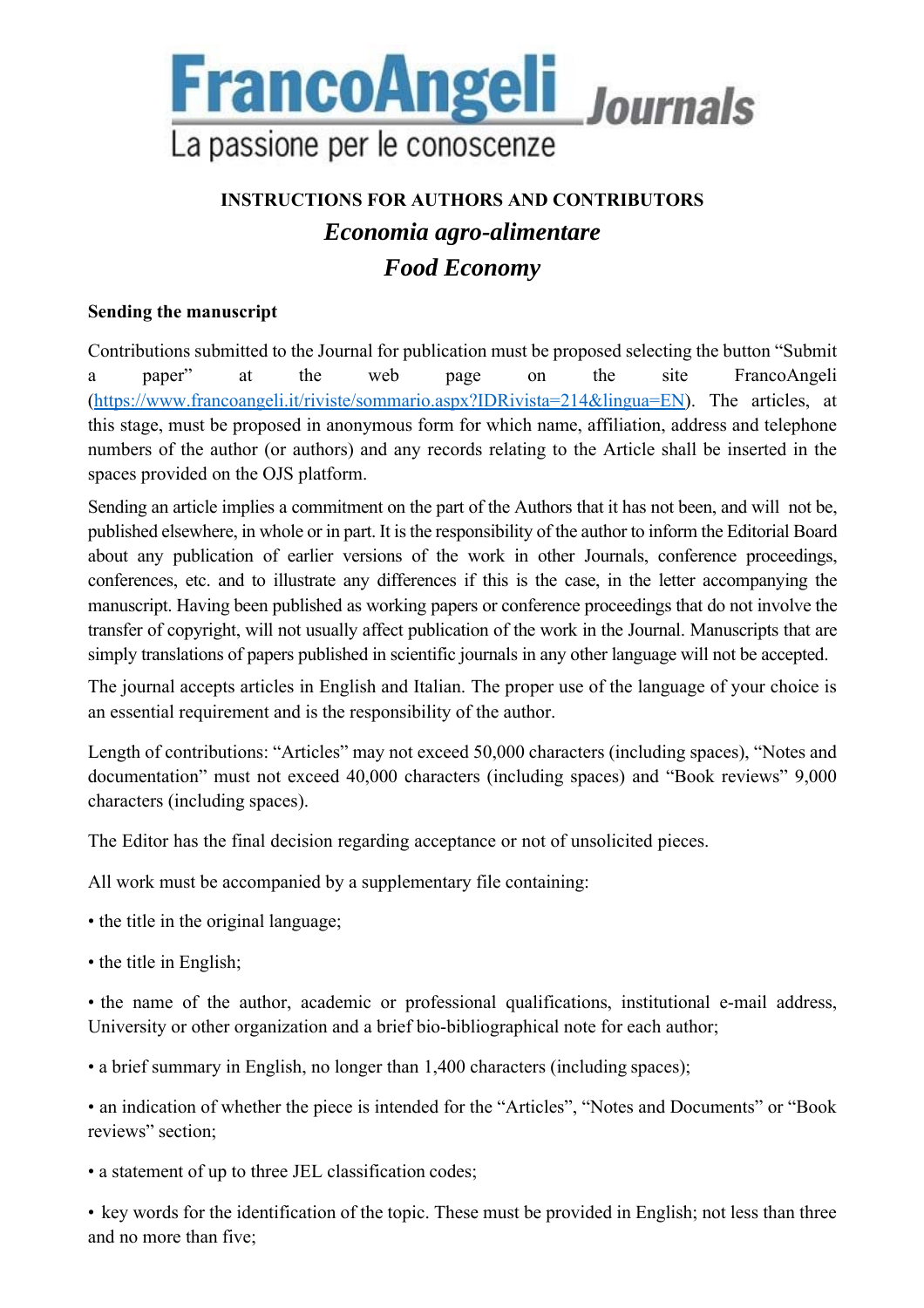# **FrancoAngeli** Journals La passione per le conoscenze

• An indication of the Corresponding Author and full contact information. In the case of a single author, the Corresponding Author is the author himself. The Corresponding Author should be given name, title, university, company or affiliation, and any department, postal address, telephone numbers and e-mail address. This information will be printed in the Journal. The Corresponding Author is the sole party to whom the editors will send information regarding the article and is responsible for the dissemination of any communications to the other authors.

#### **Revision Procedure**

The writings submitted for publication in the section "Articles" are subject to a revision procedure which complies with the standards in use for scientific publications at international level and which are accepted by major citation databases. The Director assigns the job to one member of the Editorial Board, who then takes responsibility and, with the Director, makes a preliminary assessment of the manuscript's potential for publication. The work passed through for assessment is sent anonymously to two scientific reviewers with recognized expertise in the topic, selected by the Editorial Board, and they will express their overall assessment and an analytical opinion, both of which will be communicated to the author confidentially, to be revealed only to the Editorial Board of the Journal. The author will also receive suggestions as to the piece's suitability for publication in line with one of the following four designations:

- a) Acceptable for publication in its current version.
- b) Acceptable with minor revisions.
- c) Potentially acceptable after major revision.
- d) Not acceptable for publication in the journal.

The editorial board's decision regarding the manuscript's suitability for publication is sent to the author along with the comments of the persons who made the assessment.

In the case of decision b), after the author has carried out the changes requested by one or both reviewers, the Editorial Committee alone judges whether the changes are sufficient. If not, the Committee will call for further adjustments.

In the case of decision c), after the author has carried out the changes requested by one or both reviewers, the Editorial Board will refer the article to the reviewer(s) who requested the changes, asking them to evaluate whether the revisions are adequate. If not, the reviewer may require further adjustments. If the two reviewers come to very different conclusions, a third reviewer may be appointed, to whom the results of the previous reviews are not disclosed, and whose opinion is final regarding suitability for publication.

In the event that a member of the Editorial Board is the author or co-author of a work proposed for publication in the journal, the evaluation process and the allocation of the proposed article to the referees will be looked after by the other members of the Editorial Board in strictest confidence. The reviewers are appointed by the Editorial Board, with the help of members of the Scientific Advisory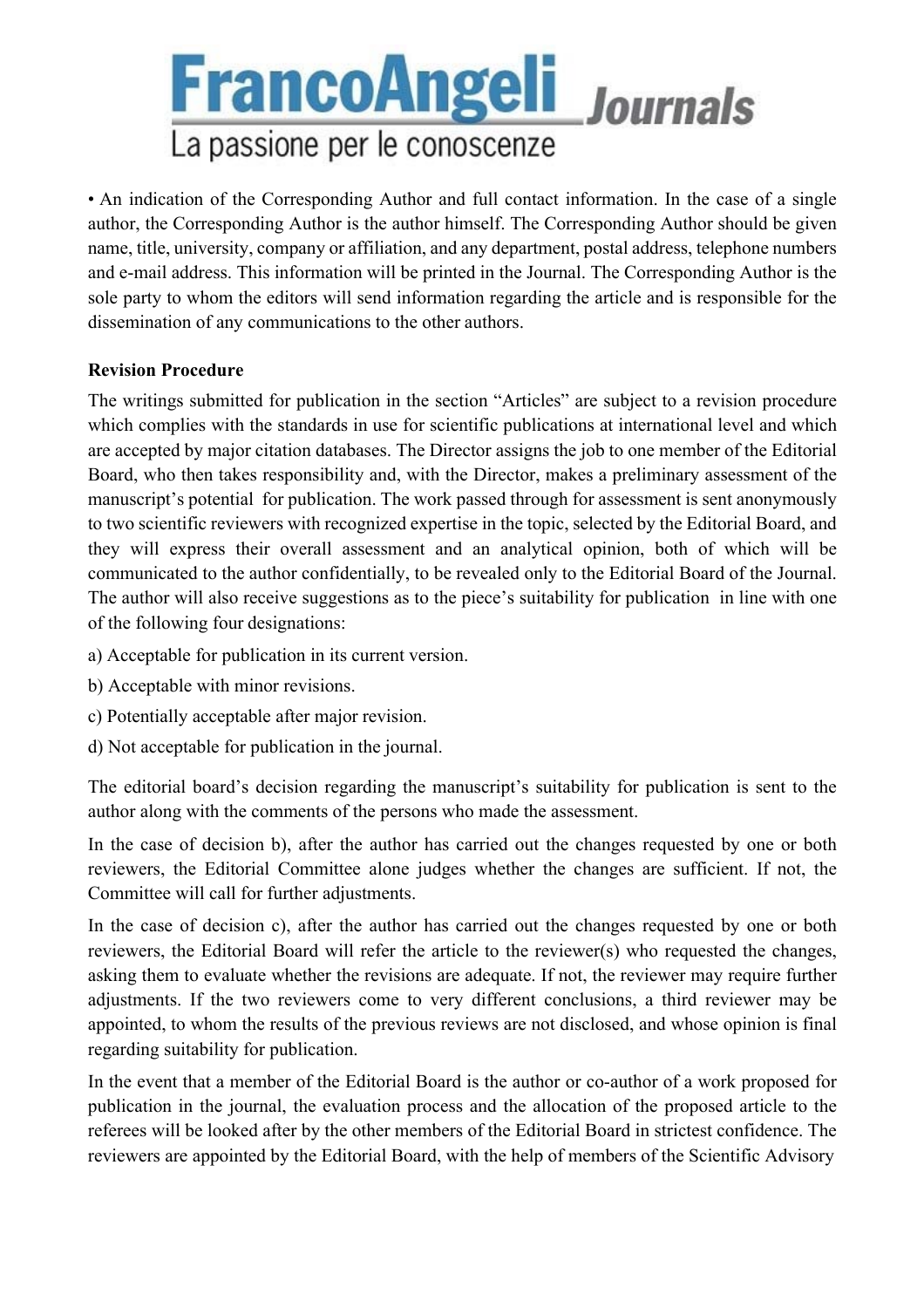# **FrancoAngeli** Journals La passione per le conoscenze

Board, including scientists with proven experience and representing various areas of competence so as to cover the different topics covered in the journal adequately. For the writings submitted for publication in the "Notes and Documents" or "Book reviews" sections the procedure is the same but the review and evaluation is carried out by the Editorial Board.

### **Editorial Guidelines to be followed in drafting the manuscript:**

The paper should be organized in sections (indicatively: introduction, materials and methods, results, concluding remarks), which should be numbered in progression, excluding from this numeration "introduction" and "final considerations".

Footnotes should be in superscript, must be few and must be primarily intended for explanatory purposes and/or illustration of details that are not considered necessary for inclusion in the text. In any case, they must not only contain bibliographical references. Their numbering must be progressive.

Graphs and tables must be included in the main manuscript. All graphs and tables should be numbered consecutively in Arabic numerals and must contain captions and, when known, sources, at the bottom of the table or the figure itself (e.g. Table

1 - Number of units by type and quantity of wine produced (2002-2006); Source: authors' elaboration on AGEA data (2006)). Scanned graphs, figures and tables are not admissible. Any illustrations and photos must be supplied separately and preferably in jpg or tiff format with a minimum resolution of 200 dpi (ideally 300dpi).

Mathematical expressions should be numbered consecutively in brackets on the left. All expression letters, (not numbers), including those referenced in the text, must be in italics.

References should be inserted directly into the text, bearing, in brackets, the author's surname and year of publication (e.g., Bandini, 1959). When there are two authors, both should be named (e.g. Bandini & Medici, 1960). When there are more than two authors the name of the first should be indicated, adding et al. and year of publication (e.g. Saccomandi et al., 1985). All other authors are to be cited in the bibliography at the end of the text. When several works by the same author are from the same year, these must be differentiated by using the indication a), b), c), etc.. Where excerpts from the references cited are reproduced, or translated literally in the text the number of the page(s) from which the quotation is taken, must also be indicated (e.g. Bandini, 1959:35).

Full bibliographical references are to be listed alphabetically at the end of the text, sorted by surname author(s) (and in chronological order when there are several works by the same author). The list of references must be prepared in accordance with the APA7th (American Psychological Association 7th edition) style. The use of reference management software – RMS (such as Zotero, Mendeley, RefMan, EndNote, etc) is highly adviced, but the RMS software codes must be eliminated from the submitted manuscript.

Including the DOI code of the cited articles, when available, is also mandatory. To get the DOI codes can be used the following link: http://search.crossref.org, or, alternatively, a search on the web.